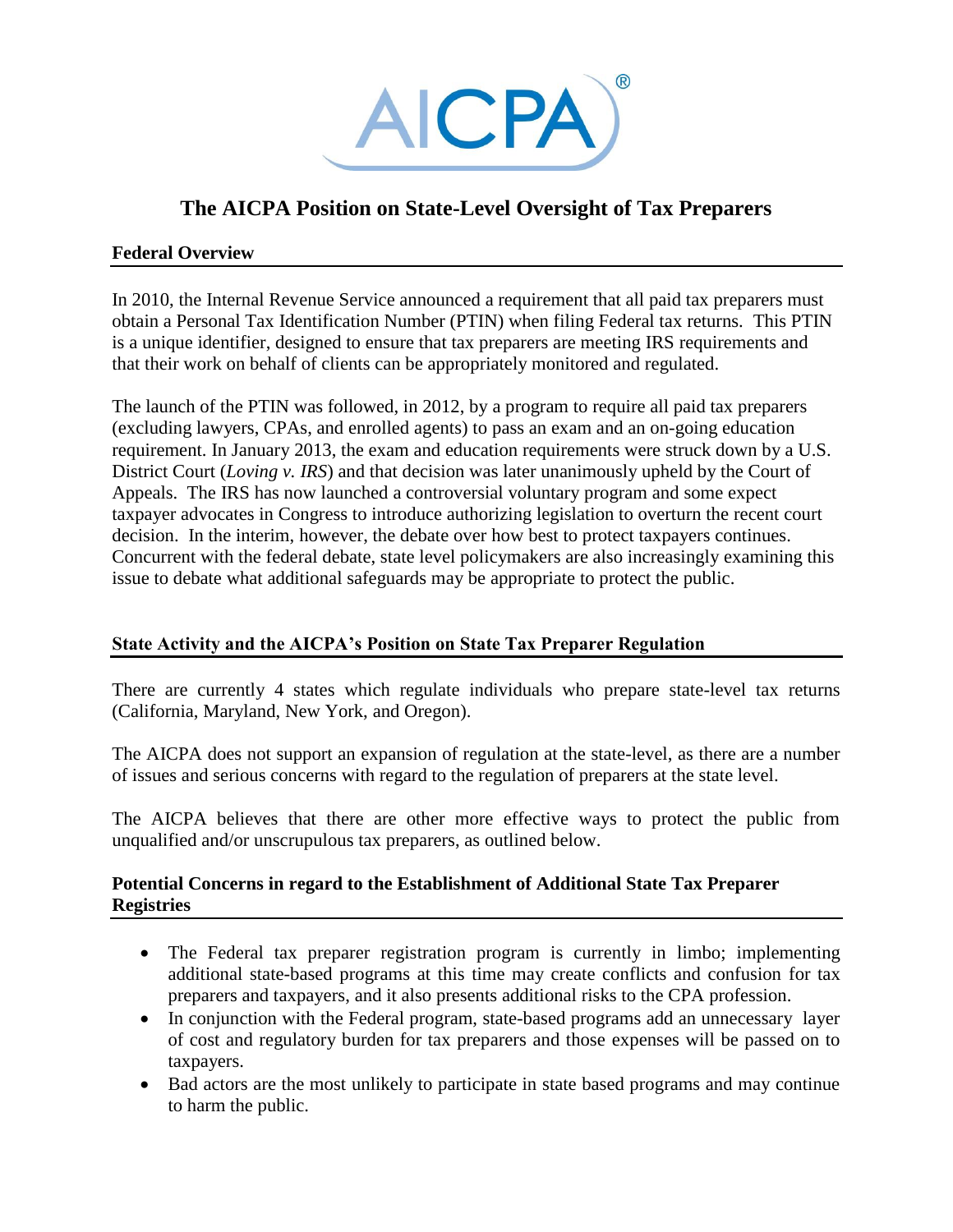- State-level continuing education and testing requirements will recreate extreme compliance challenges for tax preparers if different states and jurisdictions adopt conflicting, duplicative, and/or variable requirements, layered on to potential Federal requirements; this will not serve to protect the public and will impose undue burden on preparers.
- CPAs operating under states' interstate mobility laws could be required to register in multiple states if state tax preparer programs (especially ones covering out-of-state licensed preparers) are passed, undermining the success of the profession's highly successful CPA mobility campaign.
- State-based registries would be hard to enforce in a world in which much tax preparation is often done remotely and across state borders.
- Even if CPAs are exempt from registration, continuing education (CE), and testing requirements in proposed state legislation, state CPA societies will have to expend considerable time and resources to make sure that none of those exemptions are lost in the legislative process or over time.
- CPAs also may need to incur costs for their unlicensed supervised employees if they are not similarly exempted; these employees are already appropriately regulated, their work verified, and their supervisors and firms subject to the oversight of the state board of accountancy.
- If CPAs are excluded from a state-based program and its registry, then taxpayers may not know, when reviewing the registry, that CPAs offer tax services in the state. Out-of-state CPAs are at particular risk.
- The potential for marketplace confusion is immense. Will taxpayers know the differences between classes of preparers? Will the public's view of CPAs as pre-eminent providers of tax services be put at risk?

# **Complementary Monitoring of State Tax Preparers**

The AICPA has always been a steadfast supporter of the goals of enhancing compliance and elevating ethical conduct. Ensuring that tax preparers are competent and ethical is critical to maintaining taxpayer confidence in our tax system. Indeed, these goals are consistent with AICPA's own Code of Conduct and enforceable tax ethical standards (Statements on Standards for Tax Services).

If state-level policymakers wish to enhance the monitoring of state tax preparers, the AICPA recommends that they leverage the existing IRS program rather than creating new ones. Such a program will protect taxpayers, strike the right balance between additional regulation and avoiding unnecessary, complicated, new regulations, and ensure better compliance with our state and federal tax laws.

To achieve this goal, the AICPA recommends that any proposed state-level program have the following components:

 Rather than creating a new duplicative set of registries in multiple states, preparers of state tax returns should place their federal PTIN on any state tax return. This will create a uniform way to consistently track and regulate tax preparers for any work they do in any tax jurisdiction. Fines should be established for state-level preparers who do not comply with this requirement.